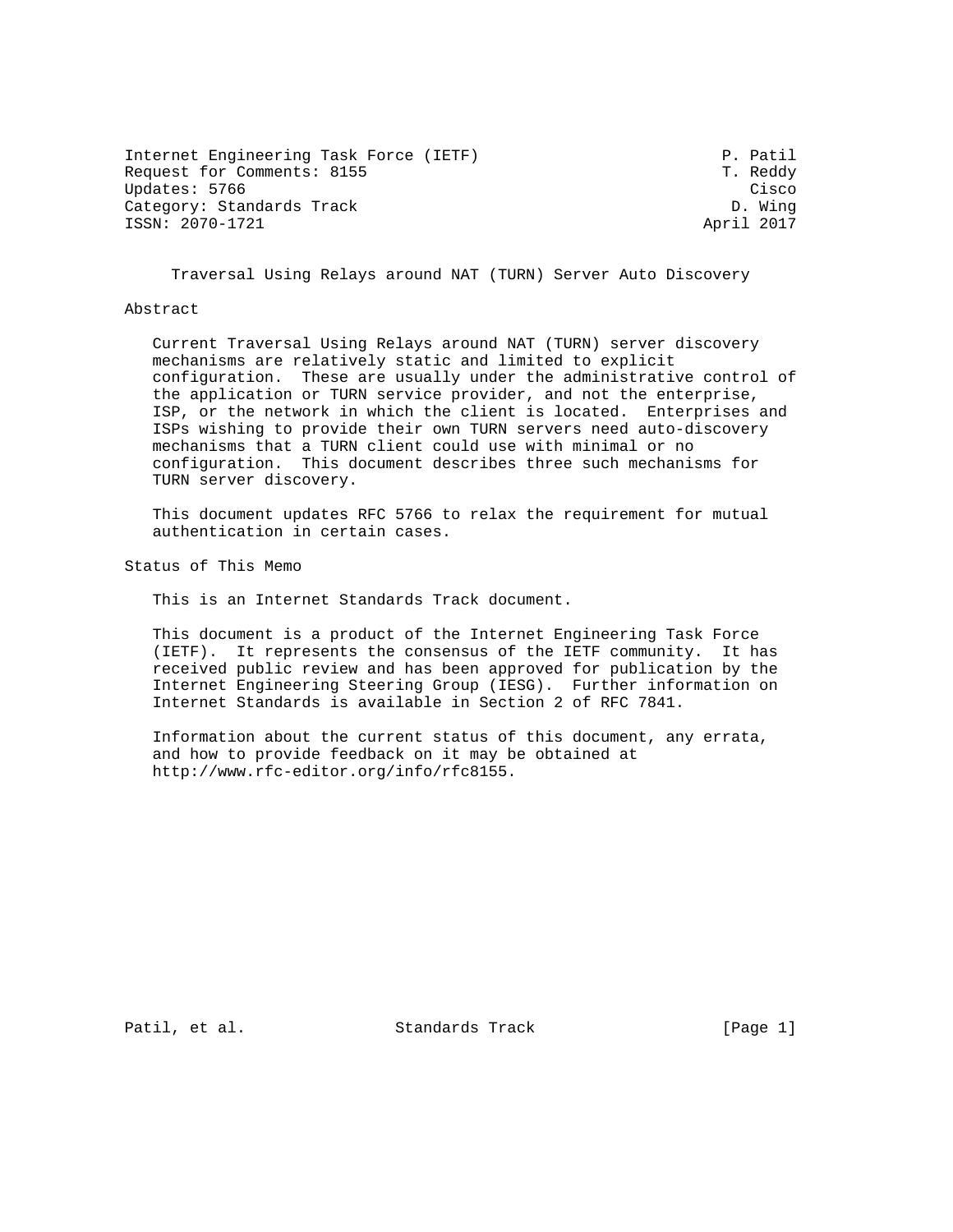# Copyright Notice

 Copyright (c) 2017 IETF Trust and the persons identified as the document authors. All rights reserved.

 This document is subject to BCP 78 and the IETF Trust's Legal Provisions Relating to IETF Documents (http://trustee.ietf.org/license-info) in effect on the date of publication of this document. Please review these documents carefully, as they describe your rights and restrictions with respect to this document. Code Components extracted from this document must include Simplified BSD License text as described in Section 4.e of the Trust Legal Provisions and are provided without warranty as described in the Simplified BSD License.

Table of Contents

| $1$ .                                                                                                                                                                                                                                                     | 3            |
|-----------------------------------------------------------------------------------------------------------------------------------------------------------------------------------------------------------------------------------------------------------|--------------|
| 2.                                                                                                                                                                                                                                                        | 3            |
| 3.                                                                                                                                                                                                                                                        | 4            |
| 4. Discovery Using Service Resolution                                                                                                                                                                                                                     | 5            |
| 4.1. Retrieving Domain Name                                                                                                                                                                                                                               | 5            |
|                                                                                                                                                                                                                                                           | 5            |
| 4.1.2. From Own Identity                                                                                                                                                                                                                                  | 6            |
|                                                                                                                                                                                                                                                           | 6            |
|                                                                                                                                                                                                                                                           | 6            |
| 5.1.<br>mDN <sub>S</sub><br>and a construction of the construction of the construction of the construction of the construction of the construction of the construction of the construction of the construction of the construction of the construction of | 7            |
|                                                                                                                                                                                                                                                           | 7            |
| 7 <sub>1</sub>                                                                                                                                                                                                                                            | 8            |
| 7.1. Mobility and Changing IP Addresses                                                                                                                                                                                                                   | 8            |
| 7.2. Recursively Encapsulated TURN                                                                                                                                                                                                                        | 8            |
| 8 <sub>z</sub>                                                                                                                                                                                                                                            | 9            |
| $8.1$ .                                                                                                                                                                                                                                                   | 9            |
| 8.2.                                                                                                                                                                                                                                                      | $\mathsf{Q}$ |
|                                                                                                                                                                                                                                                           | 10           |
|                                                                                                                                                                                                                                                           | 12           |
|                                                                                                                                                                                                                                                           | 12           |
| 9.3.                                                                                                                                                                                                                                                      | 13           |
|                                                                                                                                                                                                                                                           | 13           |
| Normative References<br>10.1.                                                                                                                                                                                                                             | 13           |
| Informative References<br>10.2.                                                                                                                                                                                                                           | 15           |
| Acknowledgements                                                                                                                                                                                                                                          | 16           |
| Authors' Addresses                                                                                                                                                                                                                                        | 16           |
|                                                                                                                                                                                                                                                           |              |

Patil, et al. Standards Track [Page 2]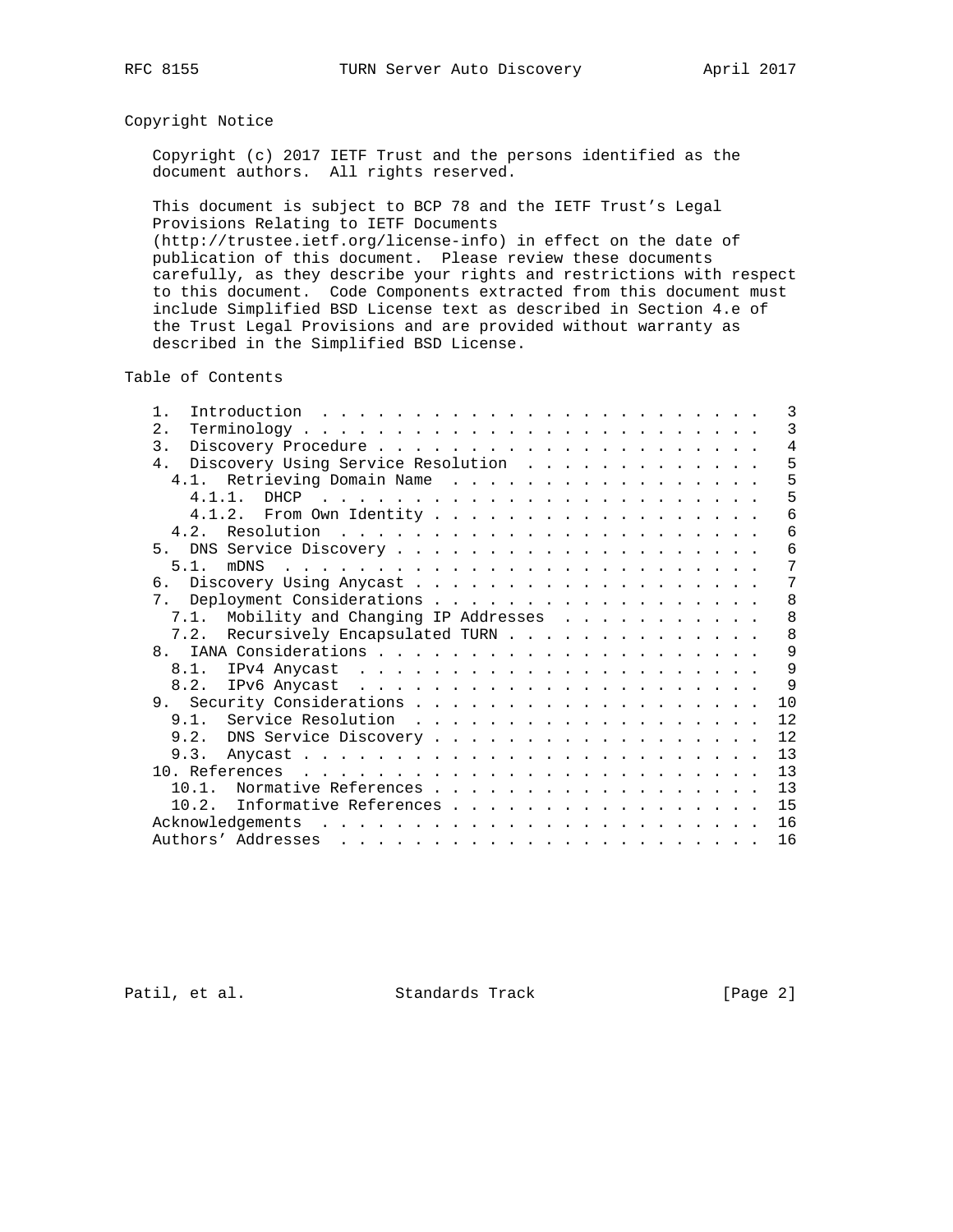# 1. Introduction

 TURN [RFC5766] is a protocol that is often used to improve the connectivity of Peer-to-Peer (P2P) applications (as defined in Section 2.7 of [RFC5128]). TURN allows a connection to be established when one or both sides are incapable of a direct P2P connection. It is an important building block for interactive, real time communication using audio, video, collaboration, etc.

 While TURN services are extensively used today, the means to automatically discover TURN servers do not exist. TURN clients are usually explicitly configured with a well-known TURN server. To allow TURN applications to operate seamlessly across different types of networks and encourage the use of TURN without the need for manual configuration, it is important that there exist an auto-discovery mechanism for TURN services. Web Real-Time Communication (WebRTC) [WebRTC-Overview] usages and related extensions, which are mostly based on web applications, need TURN server discovery mechanisms.

 This document describes three discovery mechanisms, so as to maximize the opportunity for discovery, based on the network in which the TURN client finds itself. The three discovery mechanisms are:

- o A resolution mechanism based on Straightforward-Naming Authority Pointer (S-NAPTR) resource records in the Domain Name System (DNS). [RFC5928] describes details on retrieving a list of server transport addresses from the DNS that can be used to create a TURN allocation.
- o DNS Service Discovery.
- o A mechanism based on an anycast address for TURN.

 In general, if a client wishes to communicate using one of its interfaces using a specific IP address family, it SHOULD query the TURN server(s) that has been discovered for that specific interface and address family. How to select an interface and IP address family is out of the scope of this document.

2. Terminology

 The key words "MUST", "MUST NOT", "REQUIRED", "SHALL", "SHALL NOT", "SHOULD", "SHOULD NOT", "RECOMMENDED", "NOT RECOMMENDED", "MAY", and "OPTIONAL" in this document are to be interpreted as described in [RFC2119].

Patil, et al. Standards Track [Page 3]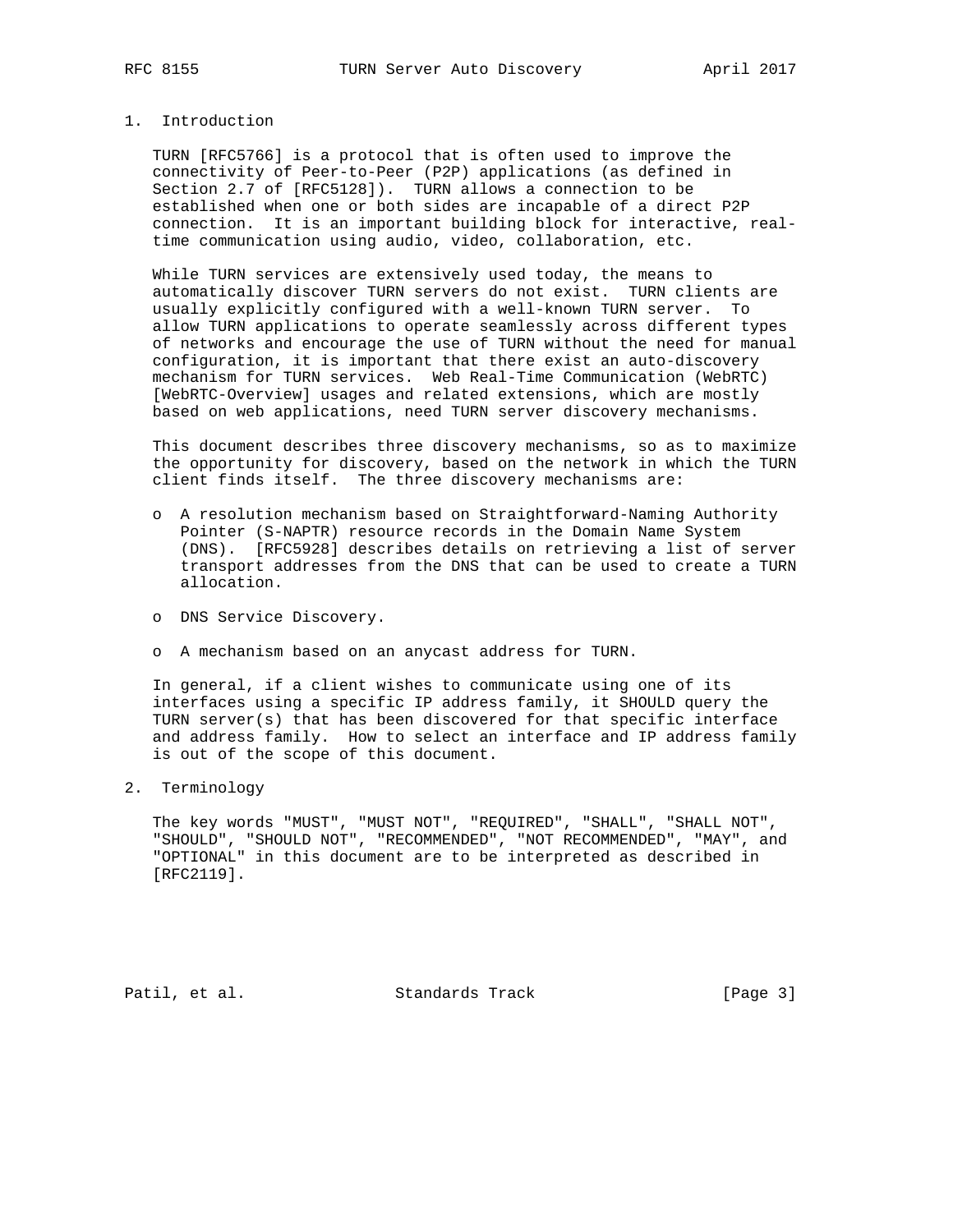#### 3. Discovery Procedure

 TURN clients, by default, discover TURN server(s) by means of local or manual TURN configuration (i.e., TURN servers configured at the system level). Configuration discovered from an application, e.g., a JavaScript-specified TURN server for Web Real-Time Communication (WebRTC) [WebRTC-Overview] usages and related extensions, is considered a local configuration. An implementation may give the user an opportunity (e.g., by means of configuration file options or menu items) to specify a TURN server for each address family. A client can choose auto-discovery in the absence of local configuration, if local configuration doesn't work or in addition to local configuration. This document does not offer a recommendation on server selection.

 A TURN client that implements the auto-discovery algorithm, to discover TURN servers in the attached network, uses the following mechanisms for discovery:

- o Service Resolution: The TURN client attempts to perform TURN service resolution using the host's DNS domain.
- o DNS SD: DNS Service Discovery.
- o Anycast: Send TURN Allocation request to the assigned TURN anycast request for each combination of interface and address family.

 Not all TURN servers may be discovered using NAPTR records or DNS SD. Similarly, not all TURN servers may support anycast. For best results, a client SHOULD implement all the discovery mechanisms described above.

 The document does not prescribe a strict order that a client must follow for discovery. An implementation may choose to perform all the above steps in parallel for discovery OR choose to follow any desired order and stop the discovery procedure if a mechanism succeeds.

On hosts with more than one interface or address family  $(IPv4/v6)$ , the TURN server discovery procedure has to be performed for each combination of interface and address family. A client MAY choose to perform the discovery procedure only for a desired interface/address combination if the client does not wish to discover a TURN server for all combinations of interface and address family.

Patil, et al. Standards Track [Page 4]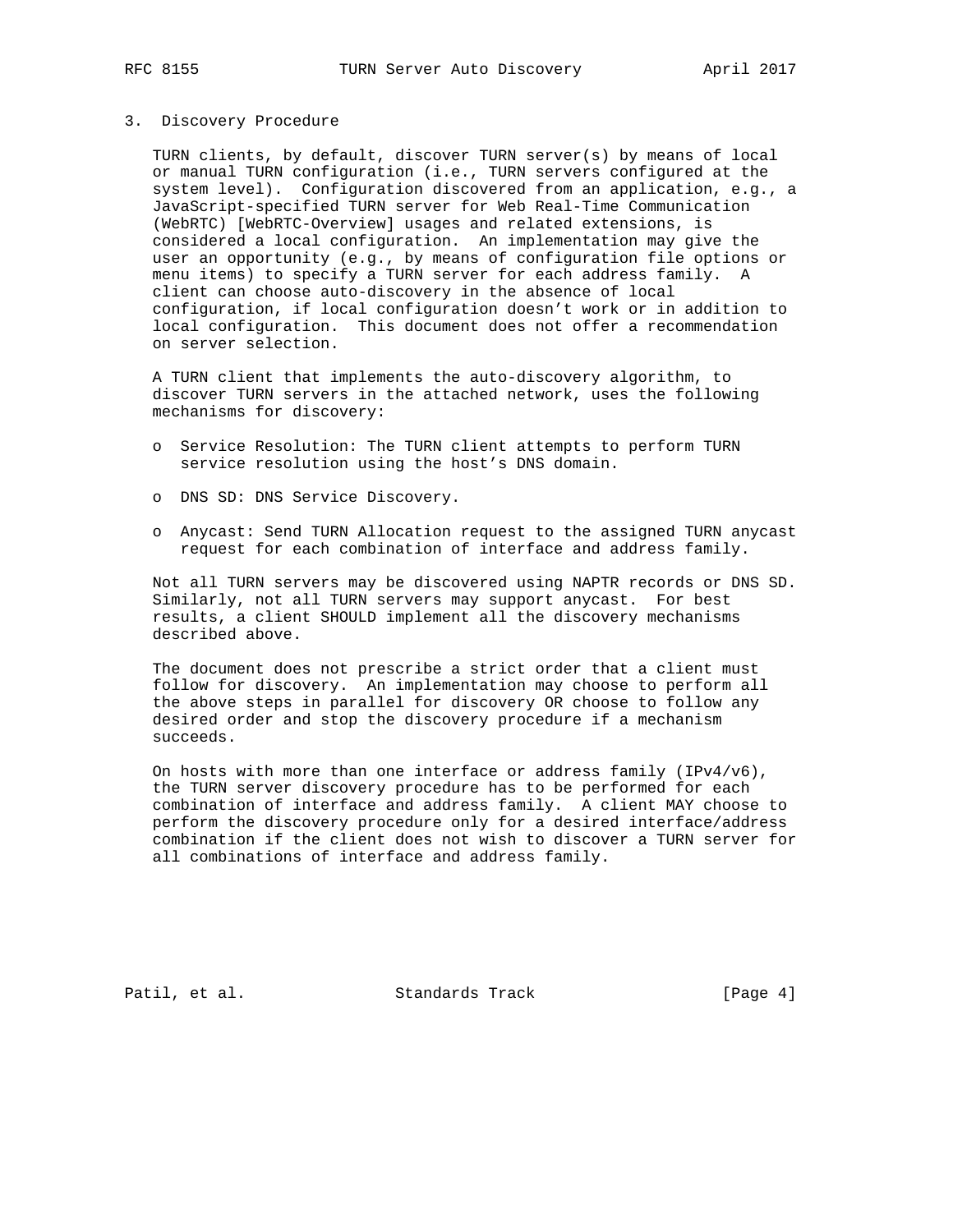- 
- 4. Discovery Using Service Resolution

This mechanism is performed in two steps:

- 1. A DNS domain name is retrieved for each combination of interface and address family.
- 2. Retrieved DNS domain names are then used for S-NAPTR lookups as per [RFC5928]. Further DNS lookups may be necessary to determine TURN server IP address(es).
- 4.1. Retrieving Domain Name

 A client has to determine the domain in which it is located. The following sections provide two possible mechanisms to learn the domain name, but other means of retrieving domain names may be used, which are outside the scope of this document, e.g., local configuration.

 Implementations may allow the user to specify a default name that is used if no specific name has been configured.

4.1.1. DHCP

 DHCP can be used to determine the domain name related to an interface's point of network attachment. Network operators may provide the domain name to be used for service discovery within an access network using DHCP. Sections 3.2 and 3.3 of [RFC5986] define DHCP IPv4 and IPv6 access network domain name options, OPTION\_V4\_ACCESS\_DOMAIN and OPTION\_V6\_ACCESS\_DOMAIN respectively, to identify a domain name that is suitable for service discovery within the access network.

 For IPv4, the discovery procedure MUST request the access network domain name option in a Parameter Request List option, as described in [RFC2131]. [RFC2132] defines the DHCP IPv4 domain name option; while this option is less suitable, a client MAY request it if the access network domain name defined in [RFC5986] is not available.

 For IPv6, the discovery procedure MUST request the access network domain name option in an Options Request Option (ORO) within an Information-request message, as described in [RFC3315].

 If neither option can be retrieved, the procedure fails for this interface. If a result can be retrieved, it will be used as an input for S-NAPTR resolution.

Patil, et al. Standards Track [Page 5]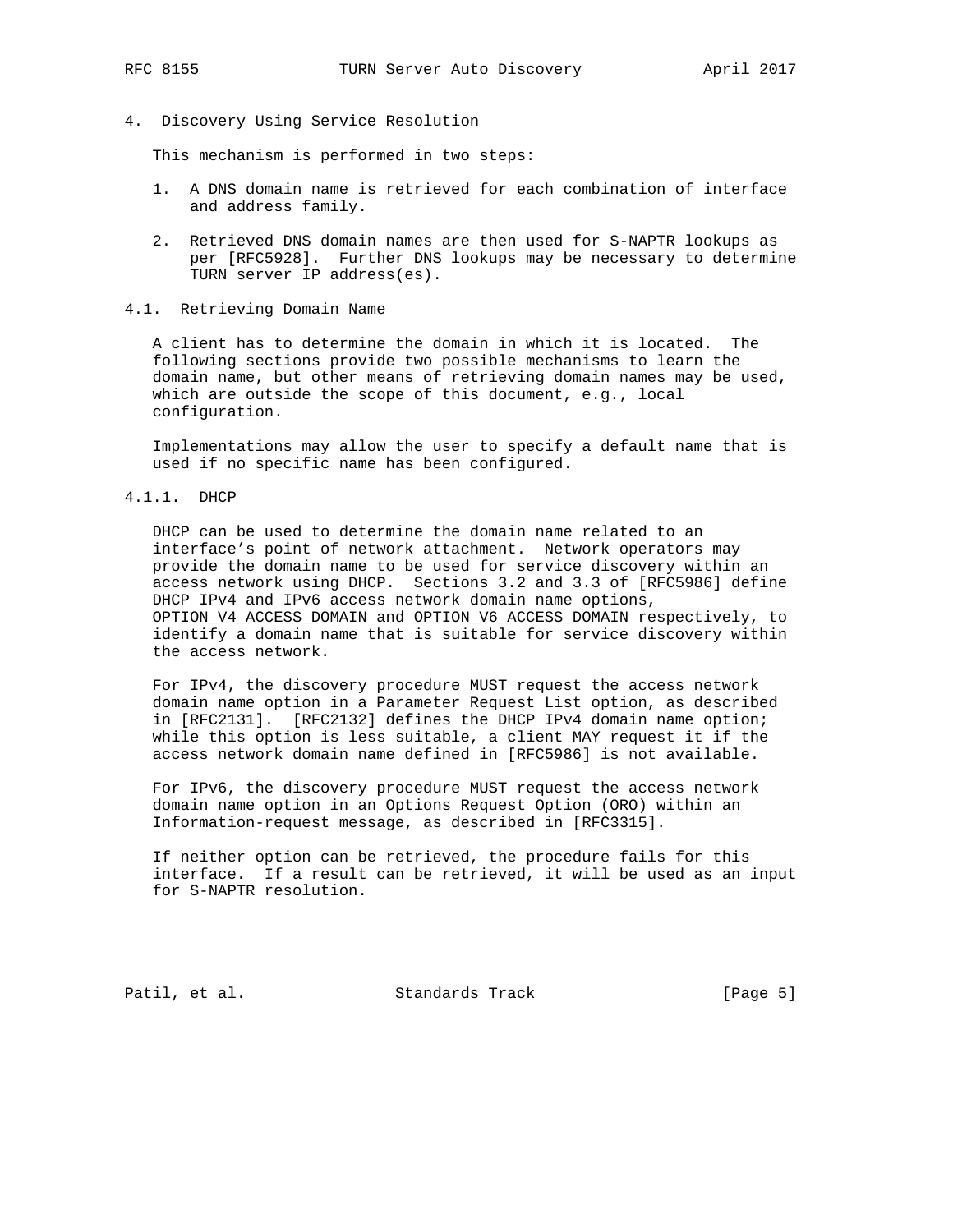#### 4.1.2. From Own Identity

 For a TURN client with an understanding of the protocol mechanics of calling applications, the client may wish to extract the domain name from its own identity, i.e, the canonical identifier used to reach the user.

Example:

 SIP : 'sip:alice@example.com' Bare JID : 'alice@example.com' email : 'alice@example.com'

'example.com' is retrieved from the above examples.

 A client may support multiple users, potentially with different domains, or a single user utilizing different domains for different services. The means to choose and extract the domain name may be different based on the type of identifier, service being used, etc., which are outside the scope of this document.

### 4.2. Resolution

 Once the TURN discovery procedure has retrieved domain names, the resolution mechanism described in [RFC5928] is followed. An S-NAPTR lookup with the 'RELAY' application service and the desired protocol tag is made to obtain the information necessary to connect to the authoritative TURN server within the given domain.

 If no TURN-specific S-NAPTR records can be retrieved, the discovery procedure fails for this domain name (and the corresponding interface and IP protocol version). If more domain names are known, the discovery procedure may perform the corresponding S-NAPTR lookups immediately. However, before retrying a lookup that has failed, a client must wait a time period that is appropriate for the encountered error (NXDOMAIN, timeout, etc.).

5. DNS Service Discovery

 DNS-based Service Discovery (DNS-SD) [RFC6763] and Multicast DNS (mDNS) [RFC6762] provide generic solutions for discovering services available in a local network. DNS-SD/mDNS define a set of naming rules for certain DNS record types that they use for advertising and discovering services.

Patil, et al. Standards Track [Page 6]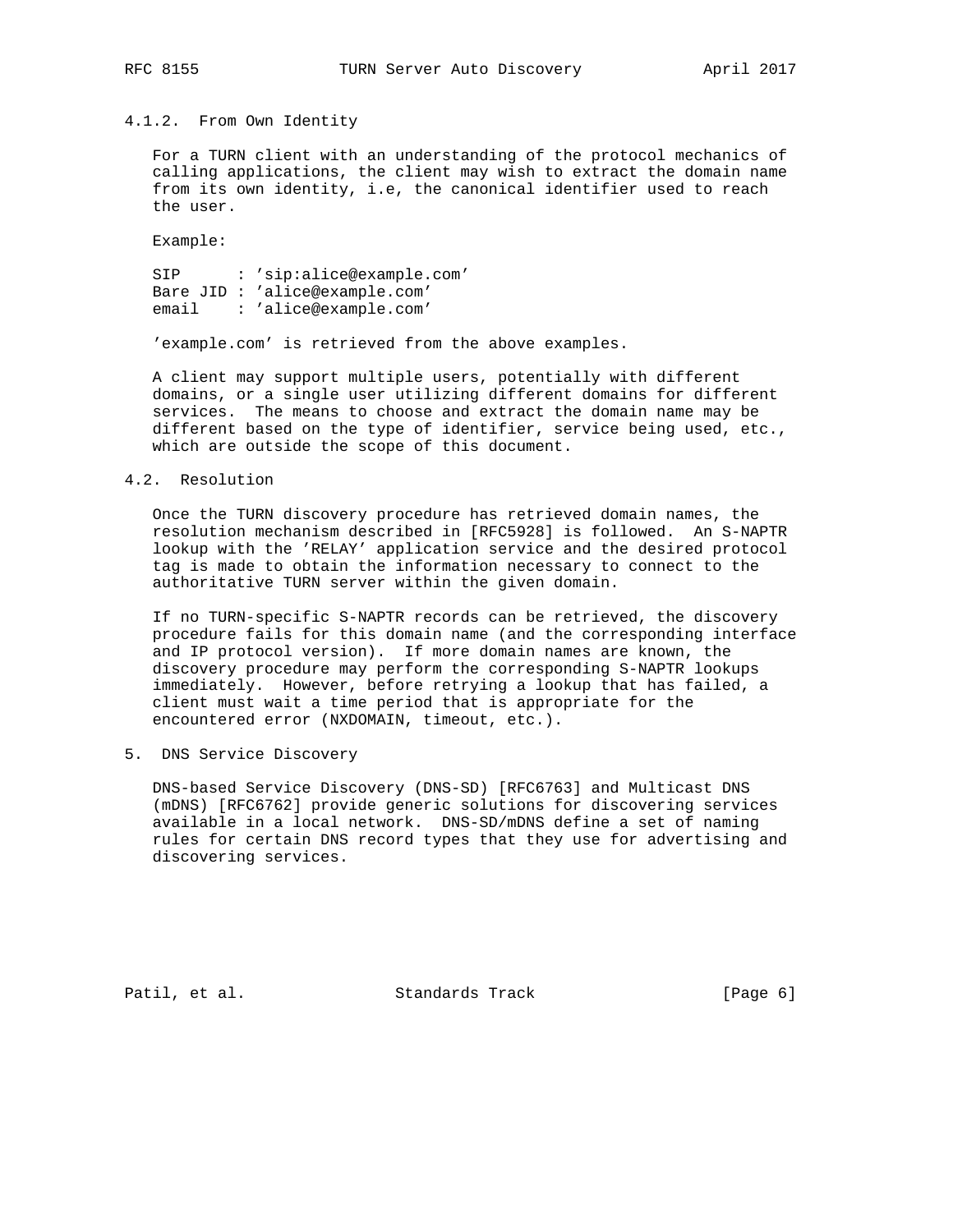Section 4.1 of [RFC6763] specifies that a service instance name in DNS-SD has the following structure:

<Instance> . <Service> . <Domain>

 The <Domain> portion specifies the DNS sub-domain where the service instance is registered. It may be "local.", indicating the mDNS local domain, or it may be a conventional domain name such as "example.com.". The <Service> portion of the TURN service instance name MUST be "\_turn.\_udp" or "\_turn.\_tcp" or "\_turns.\_udp" or "\_turns.\_tcp", as introduced in [RFC5766].

5.1. mDNS

 A TURN client can proactively discover TURN servers being advertised in the site by multicasting a PTR query to one or all of the following:

- o "\_turn.\_udp.local."
- o "\_turn.\_tcp.local"
- o "\_turns.\_udp.local."
- o "\_turns.\_tcp.local"

 A TURN server can send out gratuitous multicast DNS answer packets whenever it starts up, wakes from sleep, or detects a change in network configuration. TURN clients receive these gratuitous packets and cache information contained in it.

6. Discovery Using Anycast

 IP anycast can also be used for TURN service discovery. A packet sent to an anycast address is delivered to the "topologically nearest" network interface with the anycast address. Using the TURN anycast address, the only two things that need to be deployed in the network for discovery are the two things that actually use TURN.

 When a client requires TURN services, it sends a TURN Allocation request to the assigned anycast address. A TURN anycast server performs checks 1 through 7 discussed in Section 6.2 of [RFC5766]. If all checks pass, the TURN anycast server MUST respond with a 300 (Try Alternate) error as described in Section 2.9 of [RFC5766]; the response contains the TURN unicast address in the ALTERNATE-SERVER attribute. For subsequent communication with the TURN server, the client uses the responding server's unicast address. This has to be done because two packets addressed to an anycast address may reach

Patil, et al. Standards Track [Page 7]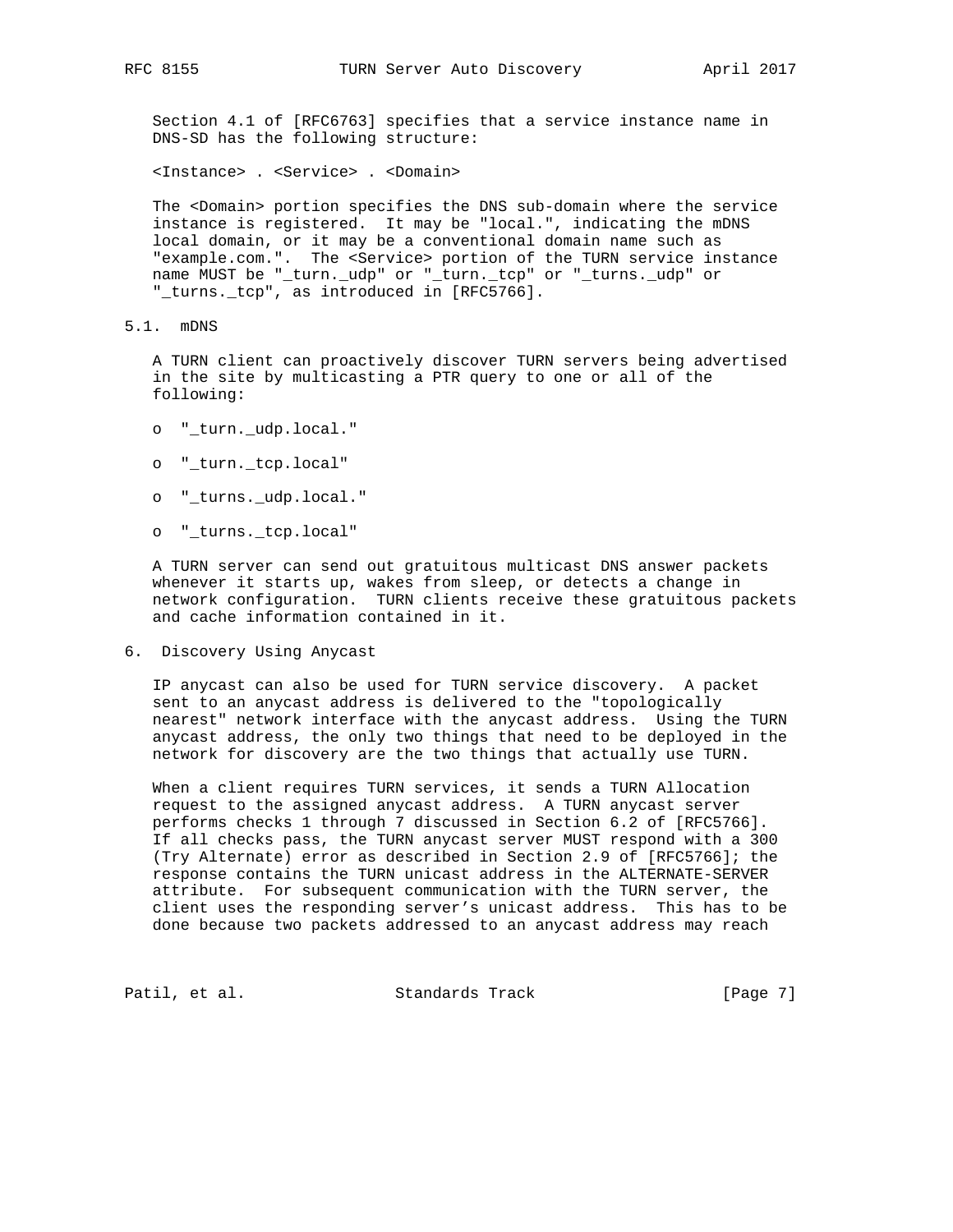two different anycast servers. The client, thus, also needs to ensure that the initial request fits in a single packet. An implementation may choose to send out every new TURN Allocation request to the anycast address to discover the closest and the most optimal unicast address for the TURN server.

- 7. Deployment Considerations
- 7.1. Mobility and Changing IP Addresses

 A change of IP address on an interface may invalidate the result of the TURN server discovery procedure. For instance, if the IP address assigned to a mobile host changes due to host mobility, it may be required to re-run the TURN server discovery procedure without relying on earlier gained information. New requests should be made to the newly learned TURN servers that were learned after TURN the discovery was re-run. However, if an earlier learned TURN server is still accessible using the new IP address, procedures described for mobility using TURN defined in [RFC8016] can be used for ongoing streams.

7.2. Recursively Encapsulated TURN

 WebRTC endpoints SHOULD treat any TURN server discovered through the mechanisms described in this specification as an enterprise/gateway or access network server, in accordance with Recursively Encapsulated TURN [RETURN].

Patil, et al. Standards Track [Page 8]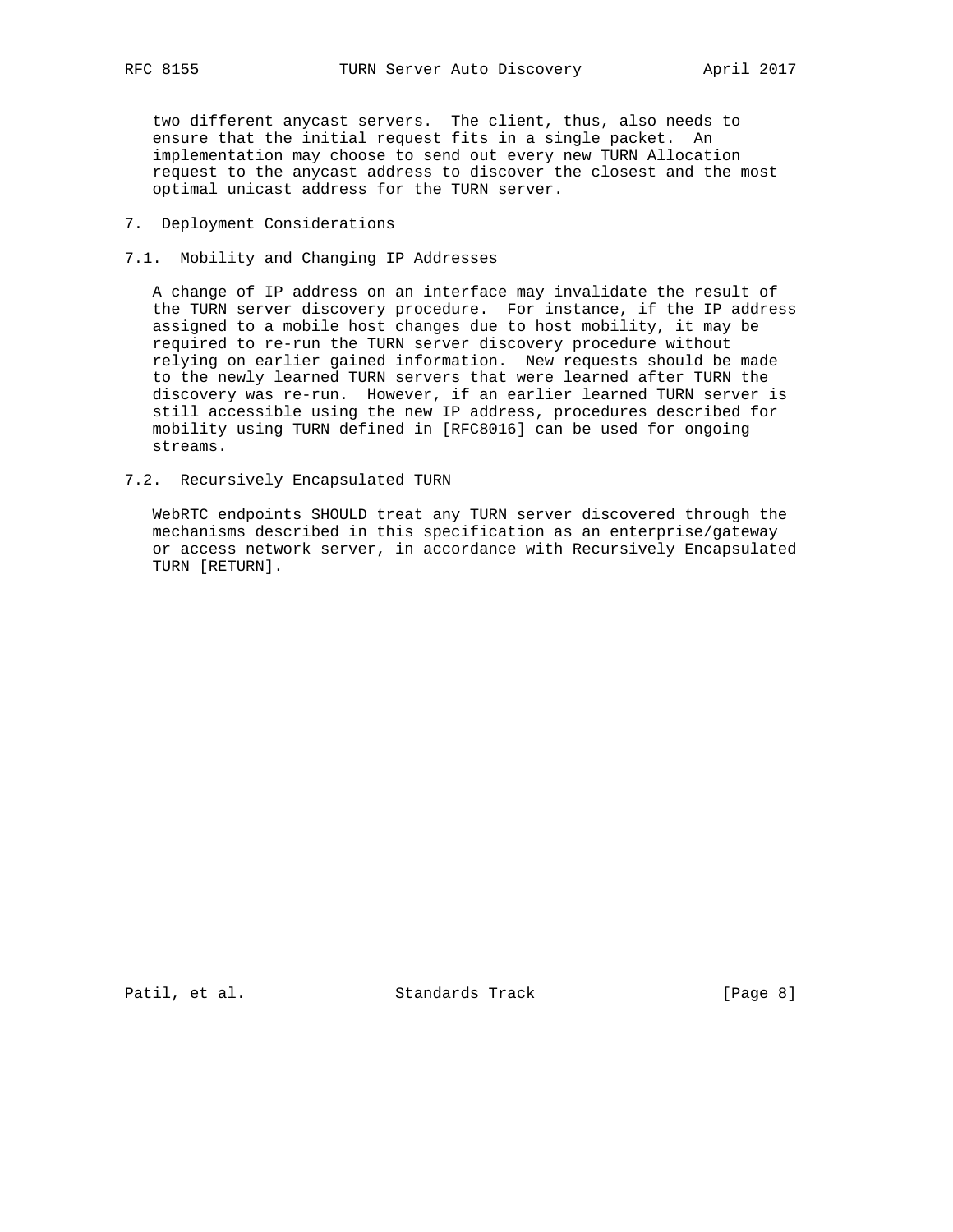# 8. IANA Considerations

8.1. IPv4 Anycast

 IANA has assigned a single IPv4 address from the 192.0.0.0/24 prefix and registered it in the "IANA IPv4 Special-Purpose Address Registry" [RFC6890].

| Attribute            | Value                                     |
|----------------------|-------------------------------------------|
| Address Block        | 192.0.0.10/32                             |
| Name                 | Traversal Using Relays around NAT Anycast |
| <b>RFC</b>           | RFC 8155                                  |
| Allocation Date      | $2017 - 02$                               |
| Termination Date     | N/A                                       |
| Source               | True                                      |
| Destination          | True                                      |
| Forwardable          | True                                      |
| Global               | True                                      |
| Reserved-by-Protocol | False                                     |

## 8.2. IPv6 Anycast

 IANA has assigned a single IPv6 address from the 2001:0000::/23 prefix and registered it in the "IANA IPv6 Special-Purpose Address Registry" [RFC6890].

| Attribute            | Value                                     |
|----------------------|-------------------------------------------|
| Address Block        | 2001:1::2/128                             |
| Name                 | Traversal Using Relays around NAT Anycast |
| <b>RFC</b>           | RFC 8155                                  |
| Allocation Date      | $2017 - 02$                               |
| Termination Date     | N/A                                       |
| Source               | True                                      |
| Destination          | True                                      |
| Forwardable          | True                                      |
| Global               | True                                      |
| Reserved-by-Protocol | False                                     |

Patil, et al. Standards Track [Page 9]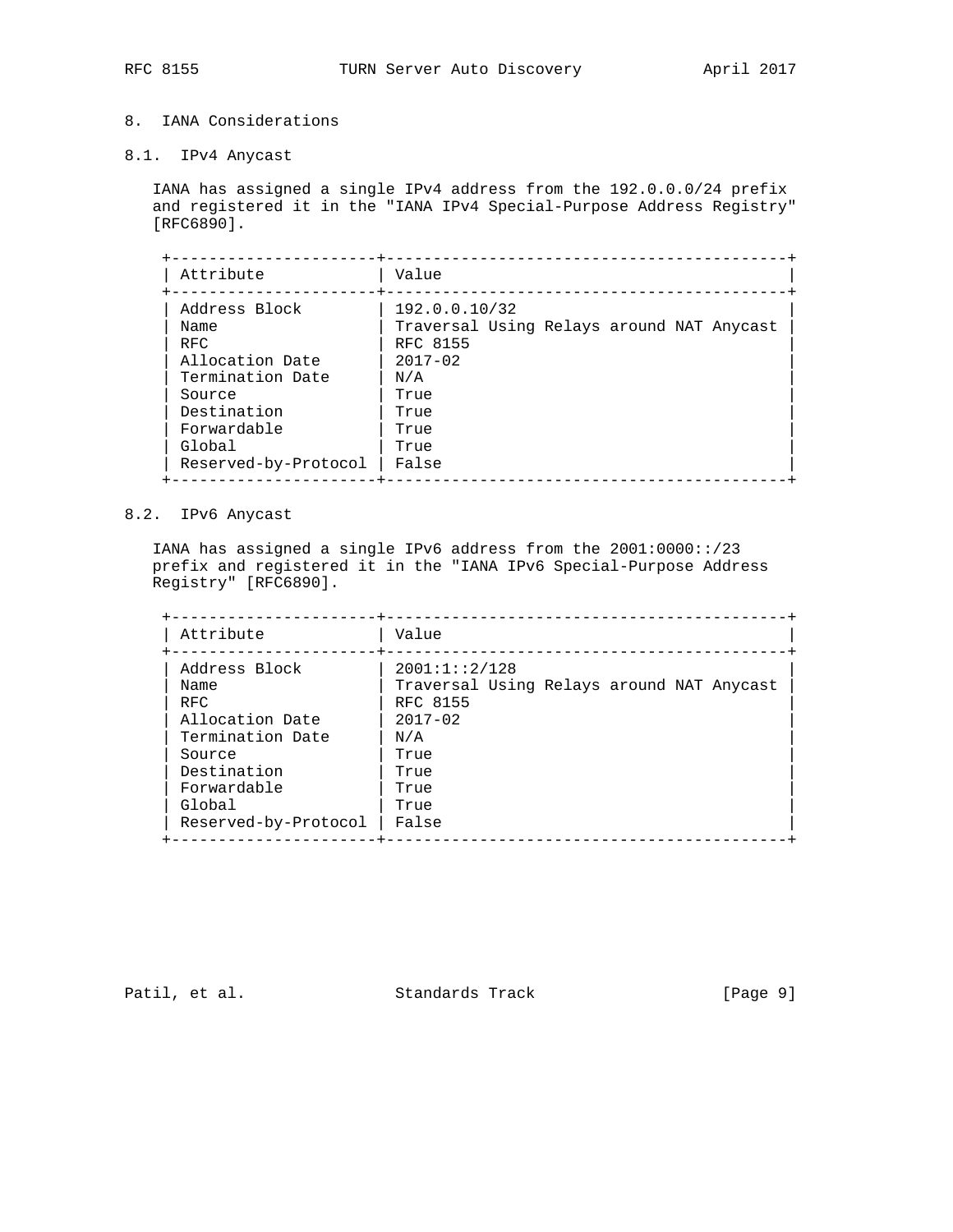## 9. Security Considerations

 Use of Session Traversal Utilities for NAT (STUN) [RFC5389] authentication is OPTIONAL for TURN servers provided by the local network or by the access network. A network-provided TURN server MAY be configured to accept Allocation requests without STUN authentication, and a TURN client MAY be configured to accept Allocation success responses without STUN authentication from a network-provided TURN server.

 Making STUN authentication optional is a downgrade of a MUST level requirement defined in [RFC5766]. The downgrade allows TURN servers provided by the local or access network to accept Allocation requests from new and/or guest users in the network who do not necessarily possess long term credentials for STUN authentication. The intention in such deployments is to provide TURN services to all users in the local or access network. However, this opens up a TURN server to a variety of attacks described in Section 17 of [RFC5766]. A TURN server in such cases must be configured to only process STUN requests from the trusted local network or subscribers of the access network. Operational measures must be taken in order to protect the TURN server; some of these measures include, but are not limited to, access control by means of access lists, firewalls, subscriber quota limits, ingress filtering, etc.

 A TURN client in the absence of the STUN long-term credential mechanism [RFC5389] or the STUN Extension for Third-Party Authorization [RFC7635] MUST use (D)TLS unless it trusts the network infrastructure to defend against attacks discussed in [RFC5766]. It is RECOMMENDED that the TURN client use one of the following techniques with (D)TLS to validate the TURN server:

- o For certificate-based authentication, a pre-populated trust anchor store [RFC6024] allows a TURN client to perform path validation for the server certificate obtained during the (D)TLS handshake. If the client used a domain name to discover the TURN server, that domain name also provides a mechanism for validation of the TURN server. The client MUST use the rules and guidelines given in Section 6 of [RFC6125] to validate the TURN server identity.
- o Certification authorities that issue TURN server certificates SHOULD support the CN-ID, DNS-ID, SRV-ID, and URI-ID identifier types. TURN service providers SHOULD prefer the use of DNS-ID, SRV-ID, and URI-ID over CN-ID identifier types in certificate requests (as described in Section 2.3 from [RFC6125]) and the wildcard character '\*' SHOULD NOT be included in the presented identifier.

Patil, et al. Standards Track [Page 10]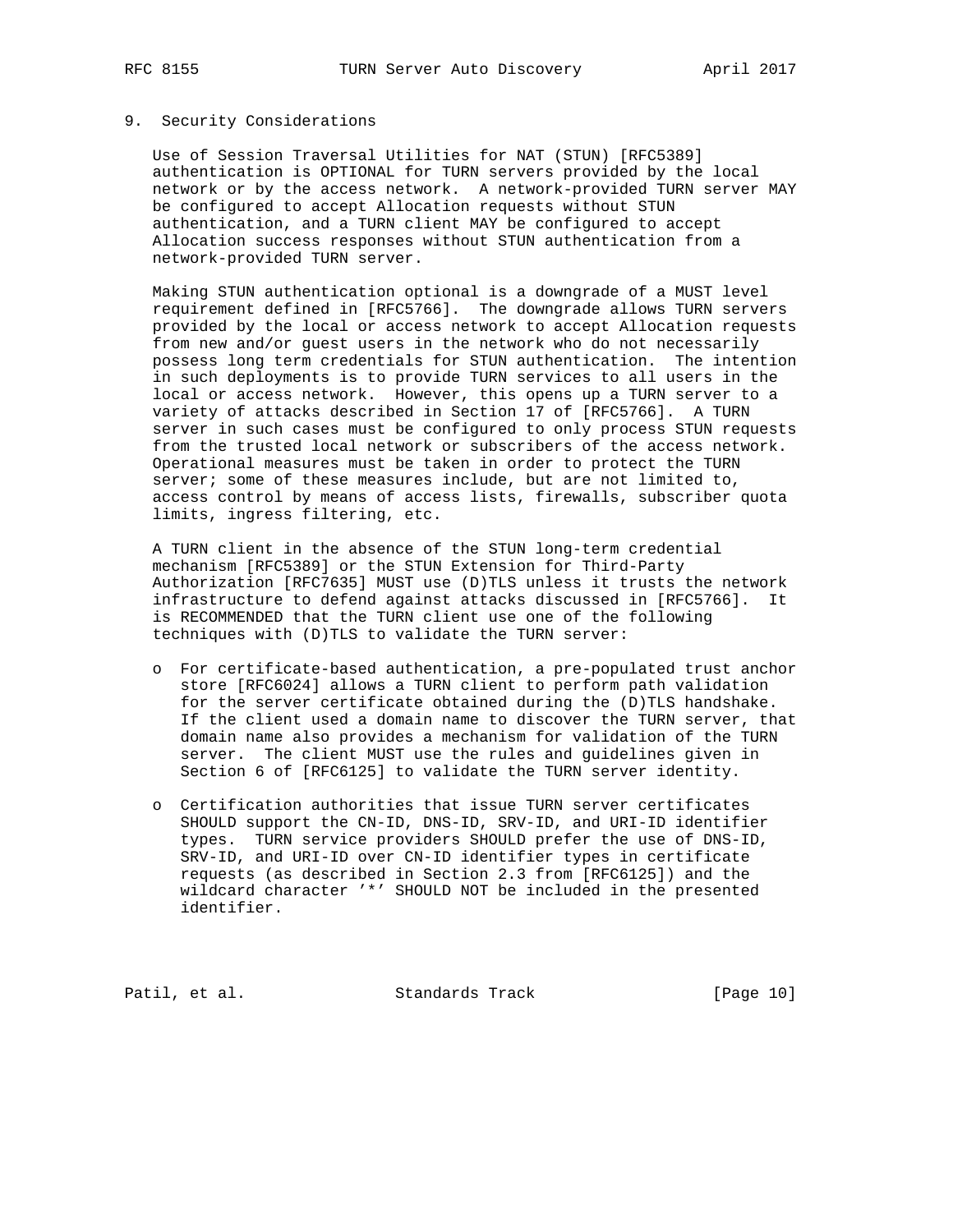- o For TURN servers that don't have a certificate trust chain (e.g., because they are on a home network or a corporate network), a configured list of TURN servers can contain the Subject Public Key Info (SPKI) fingerprint of the TURN servers. The public key is used for the same reasons HTTP pinning [RFC7469] uses the public key.
- o Raw public key-based authentication, as defined in [RFC7250], could also be used to authenticate a TURN server.

 An auto-discovered TURN server is considered to be only as trusted as the path between the client and the TURN server. In order to safely use auto-discovered TURN servers for sessions with 'strict privacy' requirements, the user needs to be able to define privacy criteria (e.g., a trusted list of servers, networks, or domains) that are considered acceptable for such traffic. Any discovered TURN server outside the criteria is considered untrusted and therefore MUST NOT be used for privacy-sensitive communication.

 In some auto-discovery scenarios, it might not be possible for the TURN client to use (D)TLS authentication to validate the TURN server. However, fallback to clear text in such cases could leave the TURN client open to on-path injection of spoofed TURN messages. A TURN client could fall back to encryption-only (D)TLS when (D)TLS authentication is not available but MUST NOT fall back without explicit administrator choice. Another reason to fall back to encryption-only is for privacy, which is analogous to SMTP opportunistic encryption [RFC7435] where one does not require privacy but one desires privacy when possible.

 In order to allow the TURN client to fall back to (D)TLS as described above, a TURN server that does not require either STUN long-term authentication [RFC5389] or STUN Extension for Third Party Authorization [RFC7635] MUST support (D)TLS and, if the network infrastructure is capable of defending against attacks discussed in [RFC5766], then the TURN server MAY allow fallback to clear text.

 A TURN client could fall back to clear text if it does not support unauthenticated (D)TLS but MUST NOT fall back without explicit administrator choice. Fallback to clear text is NOT RECOMMENDED because it makes the client more susceptible to man-in-the-middle attacks and on-path packet injection.

Patil, et al. Standards Track [Page 11]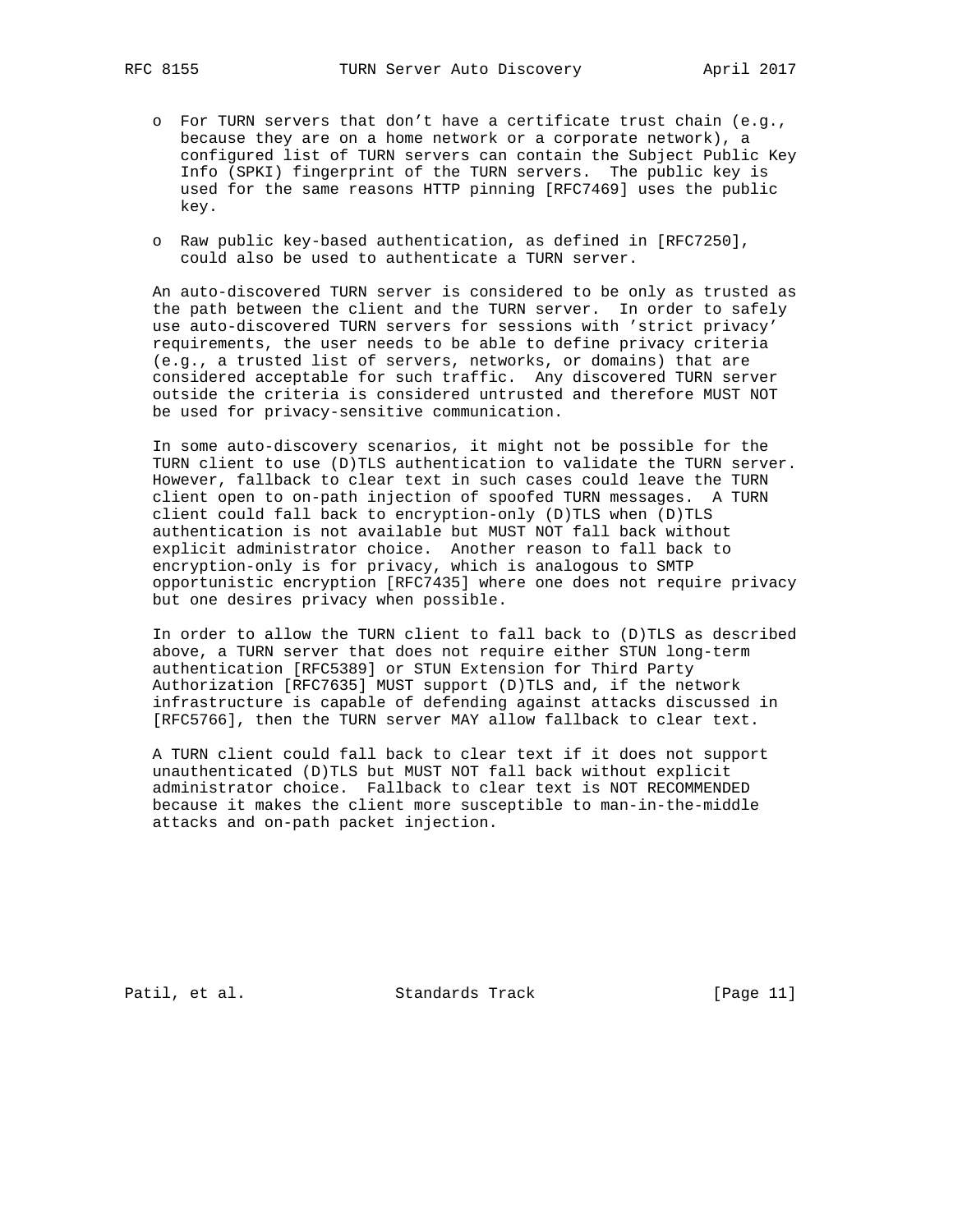## 9.1. Service Resolution

 The primary attack against the methods described in this document is one that would lead to impersonation of a TURN server. An attacker could attempt to compromise the S-NAPTR resolution. Security considerations described in [RFC5928] are applicable here as well.

 In addition to considerations related to S-NAPTR, it is important to recognize that the output of this is entirely dependent on its input. An attacker who can control the domain name can also control the final result. Because more than one method can be used to determine the domain name, a host implementation needs to consider attacks against each of the methods that are used.

 If DHCP is used, the integrity of DHCP options is limited by the security of the channel over which they are provided. Physical security and separation of DHCP messages from other packets are commonplace methods that can reduce the possibility of attack within an access network; alternatively, DHCP authentication [RFC3188] can provide a degree of protection against modification. When using DHCP discovery, clients are encouraged to use unicast DHCP INFORM queries instead of broadcast queries, which are more easily spoofed in insecure networks.

# 9.2. DNS Service Discovery

 Since DNS-SD is just a specification for how to name and use records in the existing DNS system, it has no specific additional security requirements over and above those that already apply to DNS queries and DNS updates. For DNS queries, DNS Security Extensions (DNSSEC) [RFC4033] should be used where the authenticity of information is important. For DNS updates, secure updates [RFC2136] [RFC3007] should generally be used to control which clients have permission to update DNS records.

 For mDNS, in addition to what has been described above, a principal security threat is a security threat inherent to IP multicast routing and any application that runs on it. A rogue system can advertise that it is a TURN server. Discovery of such rogue systems as TURN servers, in itself, is not a security threat if there is a means for the TURN client to authenticate and authorize the discovered TURN servers.

Patil, et al. Standards Track [Page 12]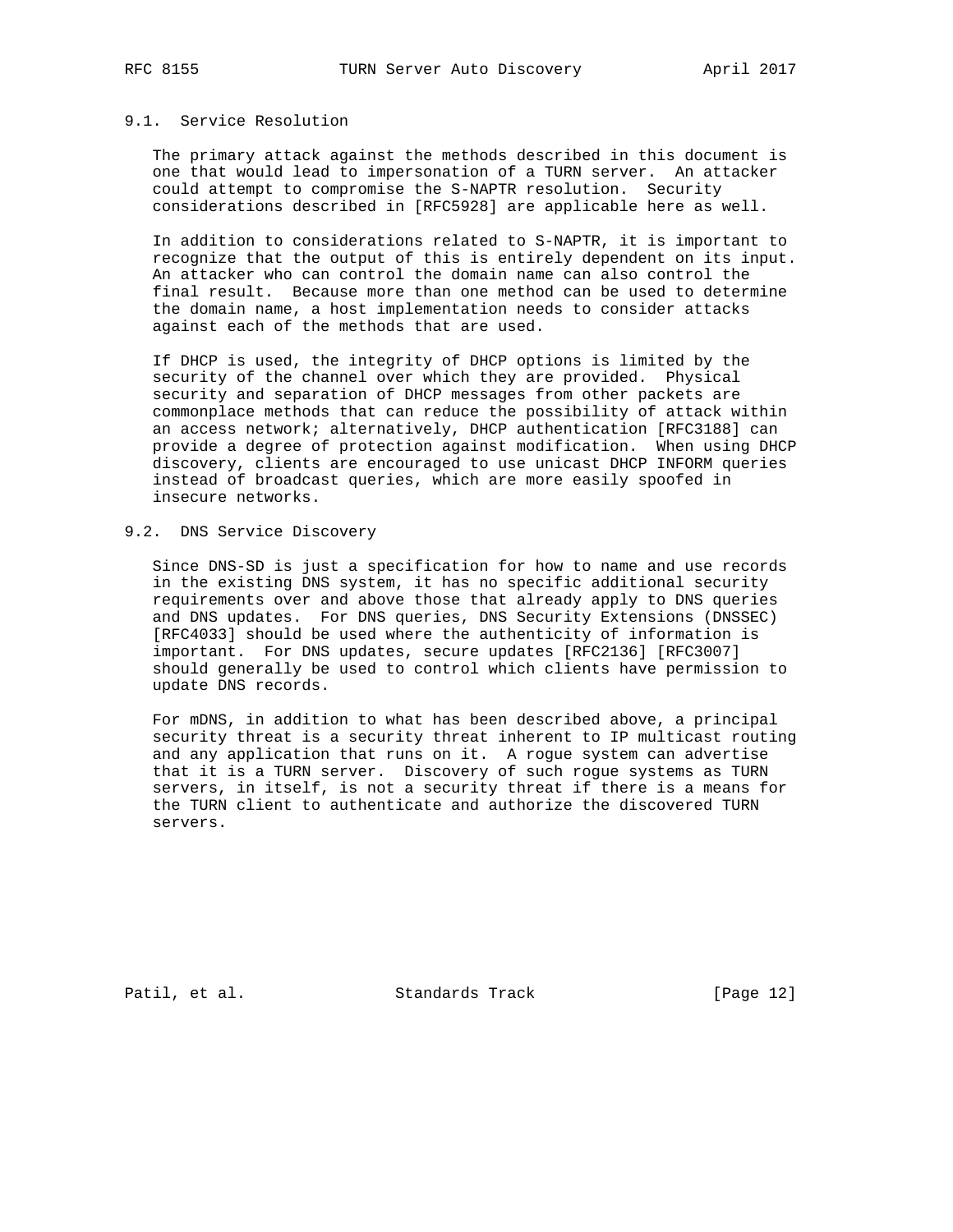# 9.3. Anycast

 In a network without any TURN server that is aware of the TURN anycast address, outgoing TURN requests could leak out onto the external Internet, possibly revealing information.

 Using an IANA-assigned well-known TURN anycast address enables border gateways to block such outgoing packets. In the default-free zone, routers should be configured to drop such packets. Such configuration can occur naturally via BGP messages advertising that no route exists to said address.

 Sensitive clients that do not wish to leak information about their presence can set an IP TTL on their TURN requests that limits how far they can travel into the public Internet.

### 10. References

10.1. Normative References

- [RFC2119] Bradner, S., "Key words for use in RFCs to Indicate Requirement Levels", BCP 14, RFC 2119, DOI 10.17487/RFC2119, March 1997, <http://www.rfc-editor.org/info/rfc2119>.
- [RFC2131] Droms, R., "Dynamic Host Configuration Protocol", RFC 2131, DOI 10.17487/RFC2131, March 1997, <http://www.rfc-editor.org/info/rfc2131>.
- [RFC2132] Alexander, S. and R. Droms, "DHCP Options and BOOTP Vendor Extensions", RFC 2132, DOI 10.17487/RFC2132, March 1997, <http://www.rfc-editor.org/info/rfc2132>.
- [RFC2136] Vixie, P., Ed., Thomson, S., Rekhter, Y., and J. Bound, "Dynamic Updates in the Domain Name System (DNS UPDATE)", RFC 2136, DOI 10.17487/RFC2136, April 1997, <http://www.rfc-editor.org/info/rfc2136>.
- [RFC3007] Wellington, B., "Secure Domain Name System (DNS) Dynamic Update", RFC 3007, DOI 10.17487/RFC3007, November 2000, <http://www.rfc-editor.org/info/rfc3007>.
- [RFC3315] Droms, R., Ed., Bound, J., Volz, B., Lemon, T., Perkins, C., and M. Carney, "Dynamic Host Configuration Protocol for IPv6 (DHCPv6)", RFC 3315, DOI 10.17487/RFC3315, July 2003, <http://www.rfc-editor.org/info/rfc3315>.

Patil, et al. Standards Track [Page 13]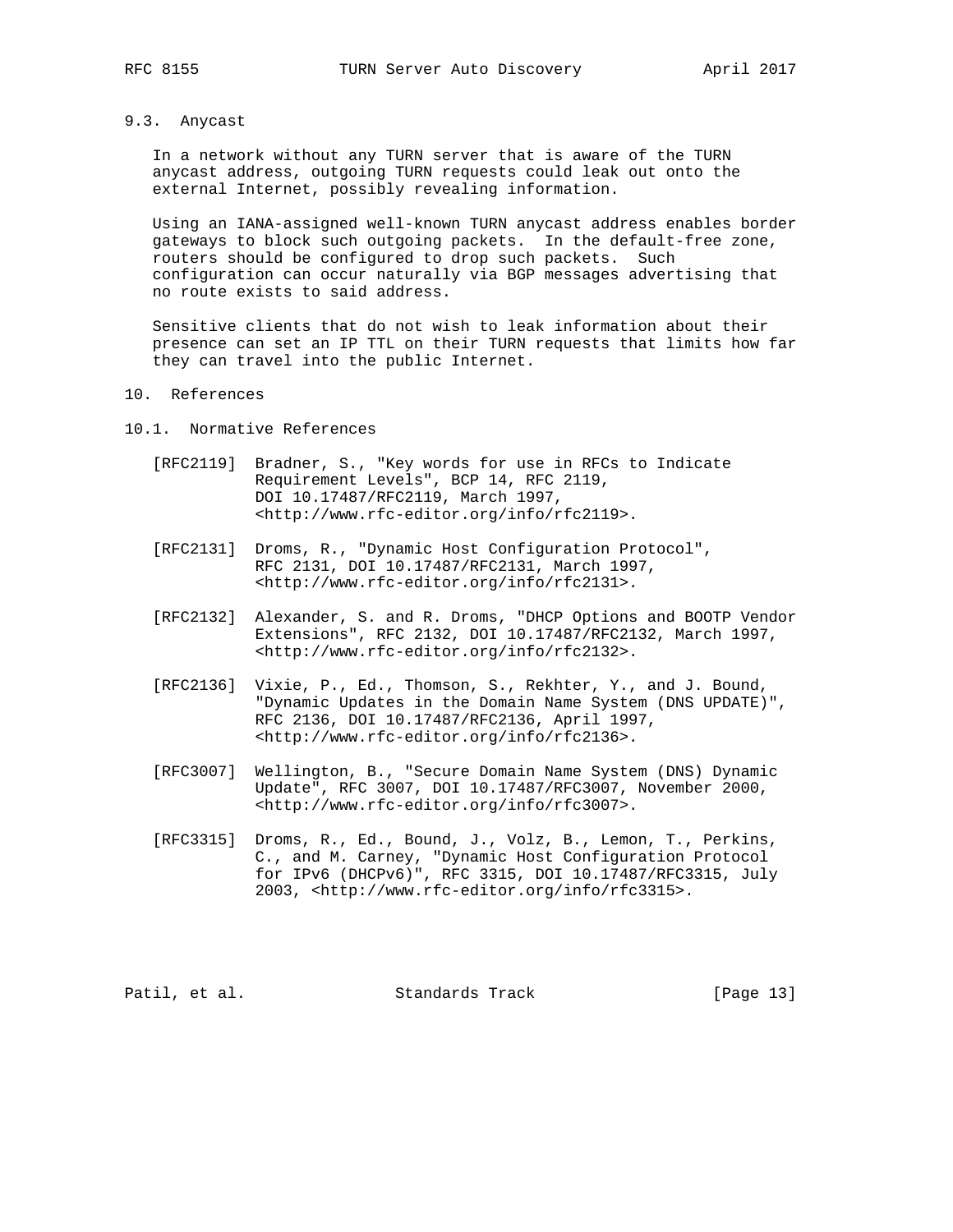- [RFC4033] Arends, R., Austein, R., Larson, M., Massey, D., and S. Rose, "DNS Security Introduction and Requirements", RFC 4033, DOI 10.17487/RFC4033, March 2005, <http://www.rfc-editor.org/info/rfc4033>.
- [RFC5389] Rosenberg, J., Mahy, R., Matthews, P., and D. Wing, "Session Traversal Utilities for NAT (STUN)", RFC 5389, DOI 10.17487/RFC5389, October 2008, <http://www.rfc-editor.org/info/rfc5389>.
- [RFC5766] Mahy, R., Matthews, P., and J. Rosenberg, "Traversal Using Relays around NAT (TURN): Relay Extensions to Session Traversal Utilities for NAT (STUN)", RFC 5766, DOI 10.17487/RFC5766, April 2010, <http://www.rfc-editor.org/info/rfc5766>.
- [RFC5928] Petit-Huguenin, M., "Traversal Using Relays around NAT (TURN) Resolution Mechanism", RFC 5928, DOI 10.17487/RFC5928, August 2010, <http://www.rfc-editor.org/info/rfc5928>.
- [RFC5986] Thomson, M. and J. Winterbottom, "Discovering the Local Location Information Server (LIS)", RFC 5986, DOI 10.17487/RFC5986, September 2010, <http://www.rfc-editor.org/info/rfc5986>.
- [RFC6024] Reddy, R. and C. Wallace, "Trust Anchor Management Requirements", RFC 6024, DOI 10.17487/RFC6024, October 2010, <http://www.rfc-editor.org/info/rfc6024>.
- [RFC6762] Cheshire, S. and M. Krochmal, "Multicast DNS", RFC 6762, DOI 10.17487/RFC6762, February 2013, <http://www.rfc-editor.org/info/rfc6762>.
- [RFC6763] Cheshire, S. and M. Krochmal, "DNS-Based Service Discovery", RFC 6763, DOI 10.17487/RFC6763, February 2013, <http://www.rfc-editor.org/info/rfc6763>.
- [RFC6890] Cotton, M., Vegoda, L., Bonica, R., Ed., and B. Haberman, "Special-Purpose IP Address Registries", BCP 153, RFC 6890, DOI 10.17487/RFC6890, April 2013, <http://www.rfc-editor.org/info/rfc6890>.
- [RFC7250] Wouters, P., Ed., Tschofenig, H., Ed., Gilmore, J., Weiler, S., and T. Kivinen, "Using Raw Public Keys in Transport Layer Security (TLS) and Datagram Transport Layer Security (DTLS)", RFC 7250, DOI 10.17487/RFC7250, June 2014, <http://www.rfc-editor.org/info/rfc7250>.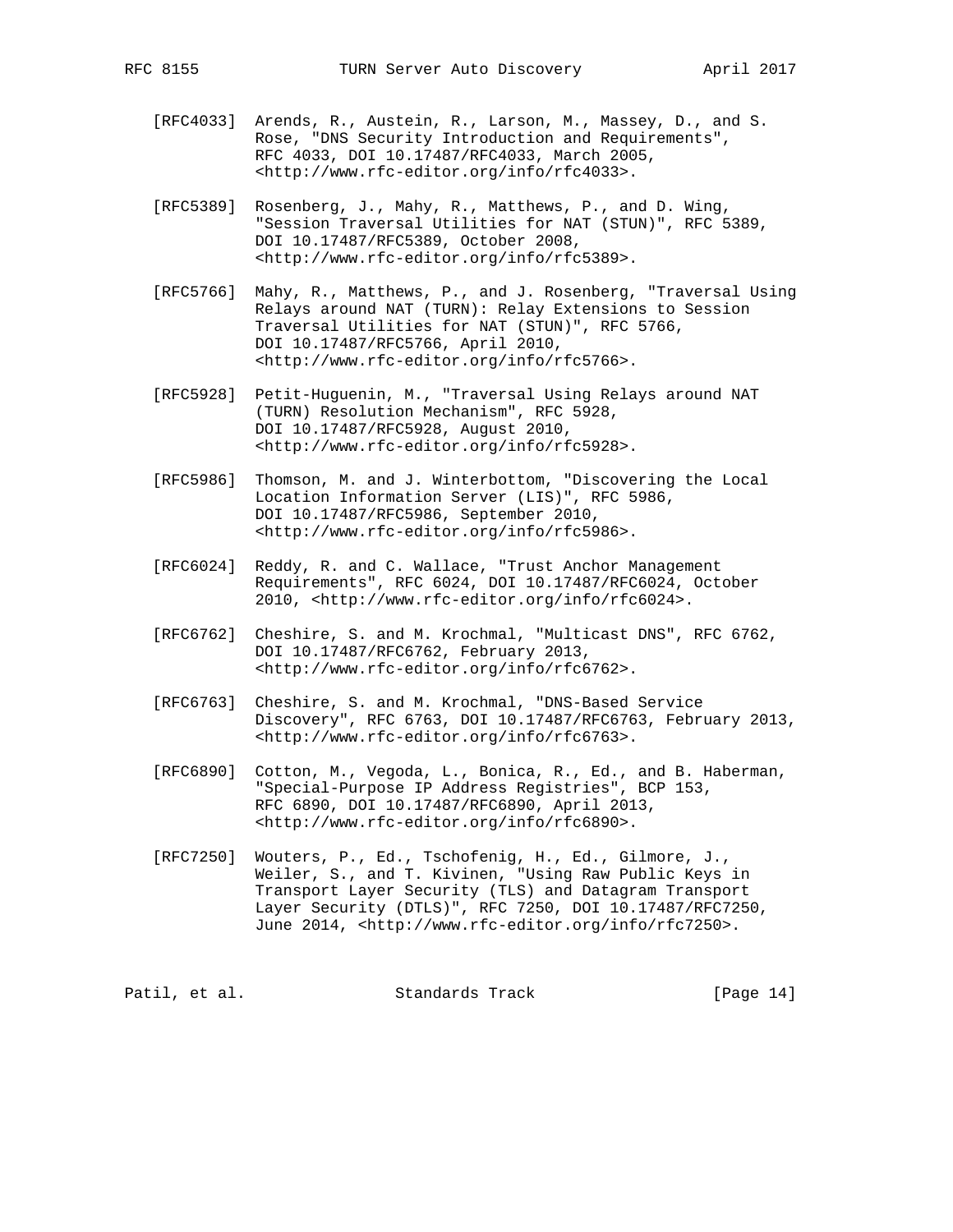[RFC7635] Reddy, T., Patil, P., Ravindranath, R., and J. Uberti, "Session Traversal Utilities for NAT (STUN) Extension for Third-Party Authorization", RFC 7635, DOI 10.17487/RFC7635, August 2015, <http://www.rfc-editor.org/info/rfc7635>.

10.2. Informative References

- [RETURN] Schwartz, B. and J. Uberti, "Recursively Encapsulated TURN (RETURN) for Connectivity and Privacy in WebRTC", Work in Progress, draft-ietf-rtcweb-return-02, March 2017.
- [RFC3188] Hakala, J., "Using National Bibliography Numbers as Uniform Resource Names", RFC 3188, DOI 10.17487/RFC3188, October 2001, <http://www.rfc-editor.org/info/rfc3188>.
- [RFC5128] Srisuresh, P., Ford, B., and D. Kegel, "State of Peer-to- Peer (P2P) Communication across Network Address Translators (NATs)", RFC 5128, DOI 10.17487/RFC5128, March 2008, <http://www.rfc-editor.org/info/rfc5128>.
- [RFC6125] Saint-Andre, P. and J. Hodges, "Representation and Verification of Domain-Based Application Service Identity within Internet Public Key Infrastructure Using X.509 (PKIX) Certificates in the Context of Transport Layer Security (TLS)", RFC 6125, DOI 10.17487/RFC6125, March 2011, <http://www.rfc-editor.org/info/rfc6125>.
- [RFC7435] Dukhovni, V., "Opportunistic Security: Some Protection Most of the Time", RFC 7435, DOI 10.17487/RFC7435, December 2014, <http://www.rfc-editor.org/info/rfc7435>.
- [RFC7469] Evans, C., Palmer, C., and R. Sleevi, "Public Key Pinning Extension for HTTP", RFC 7469, DOI 10.17487/RFC7469, April 2015, <http://www.rfc-editor.org/info/rfc7469>.
- [RFC8016] Reddy, T., Wing, D., Patil, P., and P. Martinsen, "Mobility with Traversal Using Relays around NAT (TURN)", RFC 8016, DOI 10.17487/RFC8016, November 2016, <http://www.rfc-editor.org/info/rfc8016>.

 [WebRTC-Overview] Alvestrand, H., "Overview: Real Time Protocols for Browser-based Applications", Work in Progress, draft-ietf-rtcweb-overview-18, March 2017.

Patil, et al. Standards Track [Page 15]